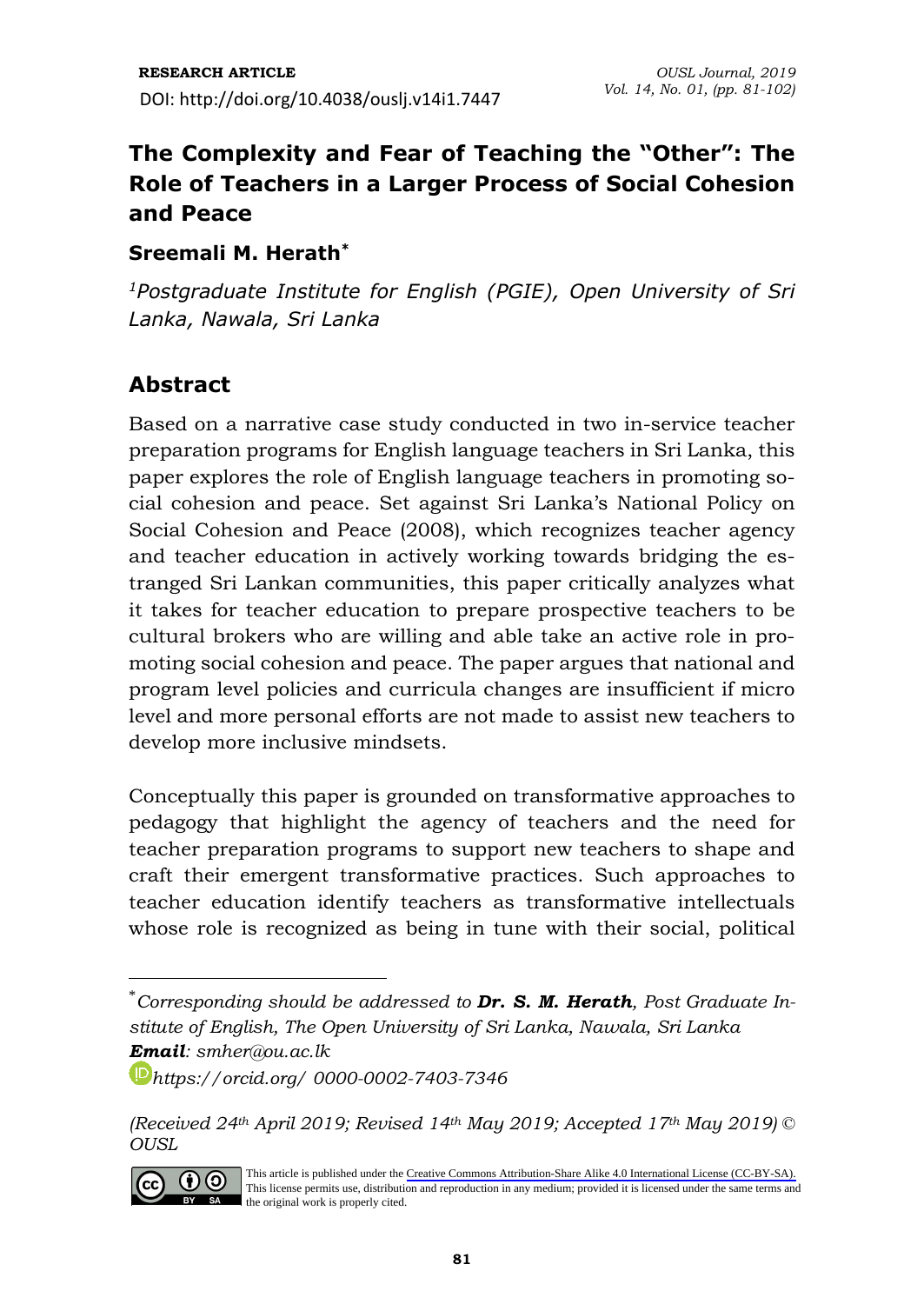and historical realities. This perspective aligns with an approach in which the teacher's role extends beyond the mere transmission of knowledge and skills in the classroom to a broader, more inclusive vision of the whole socio-educational process.

The paper argues how national policies, curricula interventions, and the creation of a multicultural teacher community by diversifying the pool of prospective teachers to provide greater opportunities for intercultural interactions are insufficient if personal efforts are not made by teacher education programs and teacher educators to ensure that the program provides prospective teachers the theoretical lenses to make sense of their experiences with those who are different from them. Instead, mere cultural immersion lacking active measures that provide teachers with attitudes and skills to embrace diversity, results in the recreation of the existing status quo and promoting further mistrust among communities.

**Keywords***:* language teacher education, language teachers, social cohesion, peace, transformative pedagogies

# **Introduction**

The relationship between educational systems and conflict often poses a conundrum. It is a complex and multidirectional relationship. That is because education systems, more so than other social systems, have a unique and crucial role to play in rebuilding or shattering further the communities that were in conflict. This paper focuses on the education of pre-service English language teachers and whether the preparation of teachers lends itself positively to the larger processes of social cohesion and peace implemented being in Sri Lanka. By tapping into to data 'generated' (Mason, 2015) through life history narratives of culturally and linguistically diverse pre-service English language teachers in two teachers' colleges located in the Western and Central provinces of Sri Lanka, the study explores who English language teachers are, their experiences in the program and how these experiences shape their perceptions of other communities. Conceptually grounded in transformative pedagogies, the paper looks at teacher agency and the teachers' role in crafting transformative practices that extend teaching beyond preparing students for exams.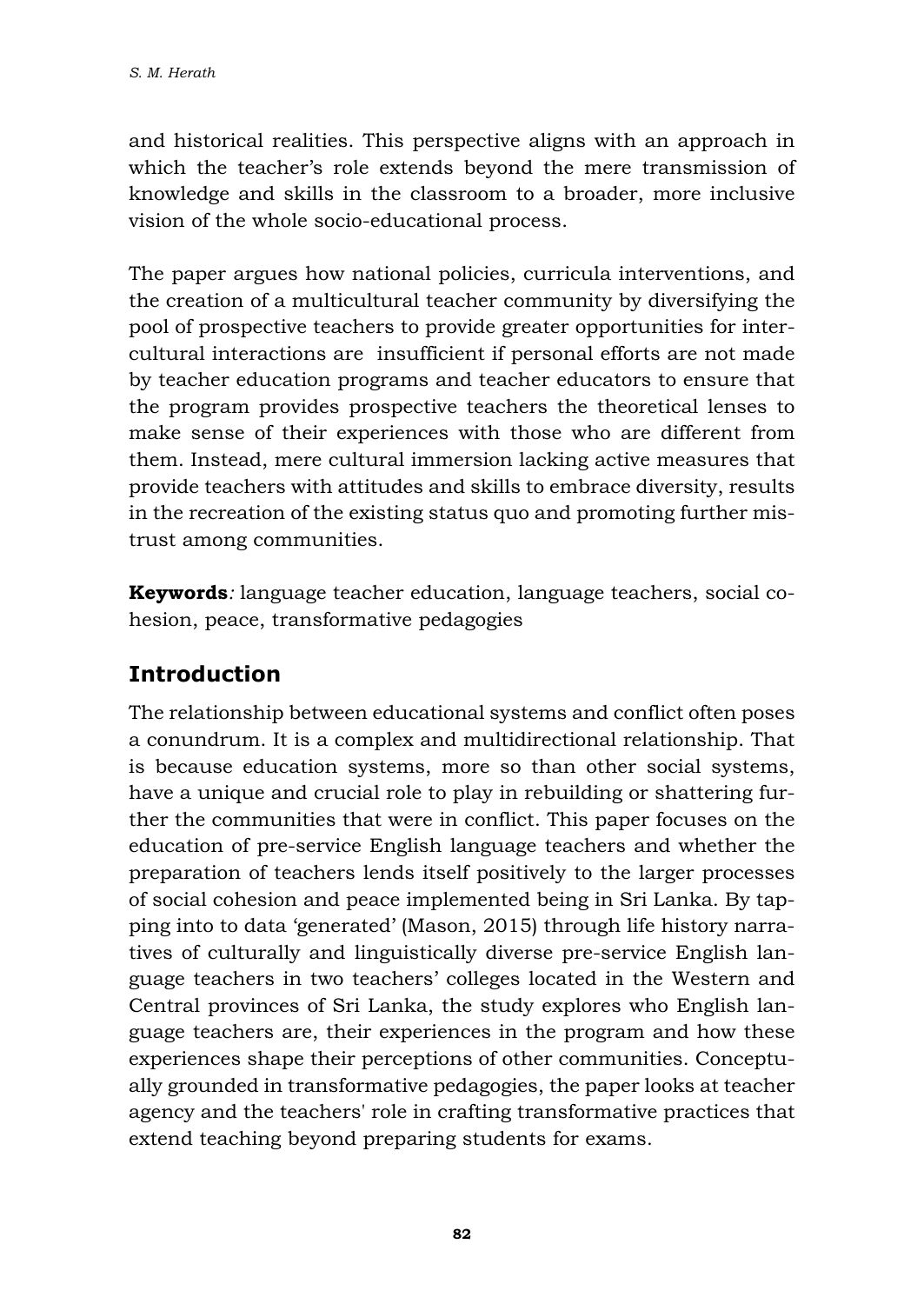*The Complexity and Fear of Teaching the "Other": The Role of Teachers in a Larger Process of Social Cohesion and Peace*

## **Review of literature**

The literature reviewed for this paper is drawn from two larger areas in education: Education for social cohesion and peace, and policies that were aimed and geared towards promoting sustainable peace. They lend themselves towards the study by providing a deeper and more nuanced understanding of how educational policies and structures play a role in promoting or curtailing peace and helping educators to develop more inclusive mindsets.

### **Education, social cohesion and peace**

The assumption that education is regarded as a panacea for a broad spectrum of social ills is based on the premise that formal education can shape the understandings, attitudes and, ultimately, the behavior of individuals. However, it must be noted that such shaping can produce negative or even harmful effects. Education can, in fact, exacerbate ethnic hostilities and tensions through uneven access to education, the use of education as a cultural weapon, the manipulation of history, curriculum and textbooks for political purposes, and the segregation of education to ensure inequality and stereotyping. Thus, as a socially constructed phenomenon, education can have a destructive impact on intergroup relations (Bush and Saltarelli, 2000). Schools can also be complicit in conflict by reproducing skills, values, attitudes, and social relations of the dominant group in society, reproducing the existing status quo and perpetuating particular versions of history (Buckland, 2005; Christie and Collins, 1984; Herath; 2013, Kallaway, 1984). Moreover, there is the potential risk of educators becoming pawns of political powers (Vongalis-Macrow, 2007) and of education reinforcing the wider social and political structures that are a part of the conflict (Davies, 2010).

The other side of this argument views education as a critical player in reconciliation which has the potential of reducing the risk of relapsing into conflict. The understanding is that a solid education system can help build stronger resilience against conflict and a solid foundation for post-conflict reconciliation (Bush and Saltarelli, 2000; Minow, 1998; O'Malley, 2010; Parmar *et al., 2010*; Paulson, 2011a, 2011b, 2011c; Smith and Vaux, 2003; Vargas-Baron and Alarcon, 2005), and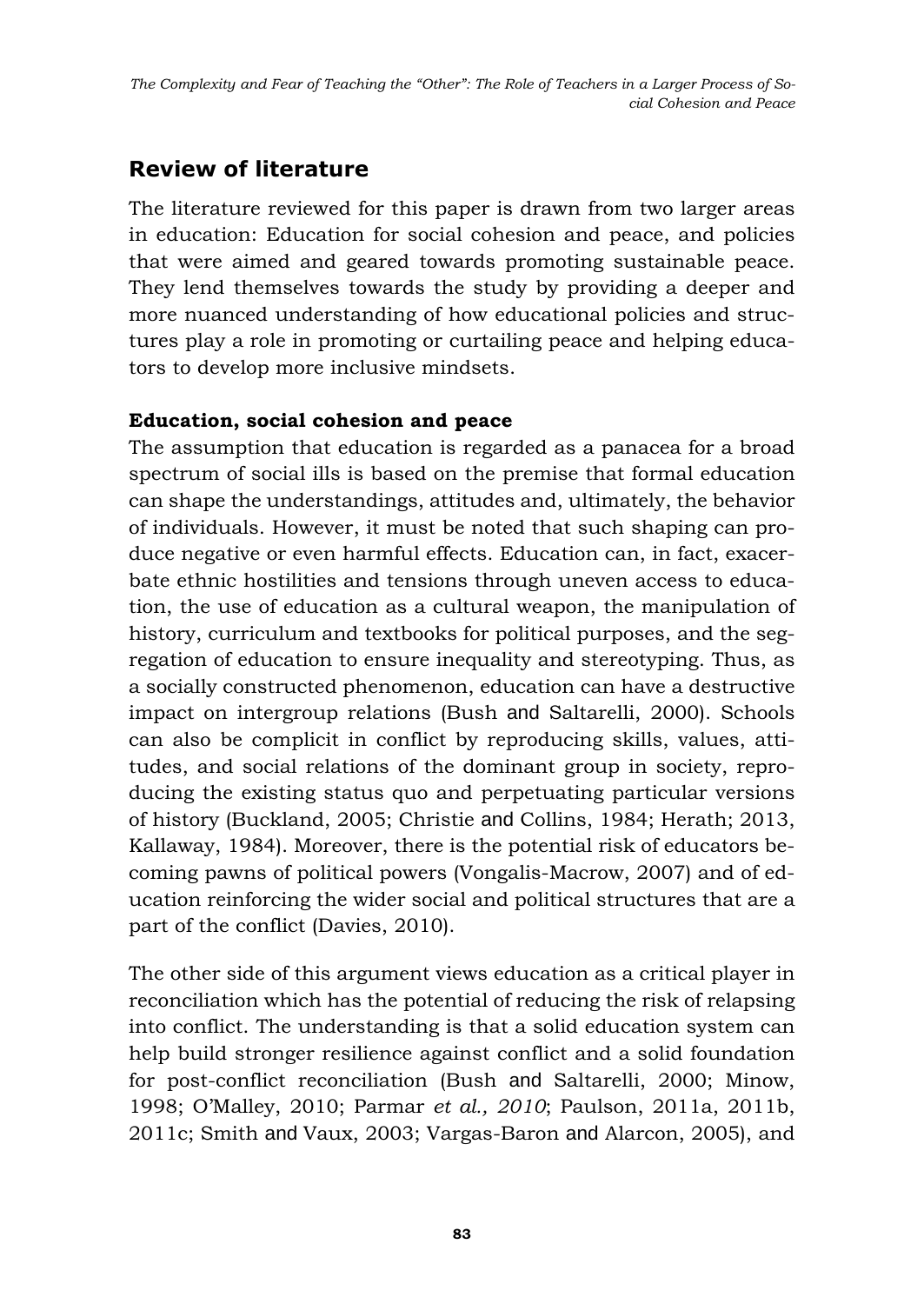that it has the power to shape the understandings, attitudes, dispositions and behaviors of individuals. Education can provide opportunities to dampen the impact of the conflict, nurture and sustain an ethnically tolerant climate, desegregate minds, foster linguistic tolerance, cultivate inclusive citizenship, and disarm history. Therefore, in post-conflict times, education can be utilized to make a socially constructive impact on intergroup relations in post-conflict situations (Bush and Saltarelli, 2000). This understanding of education extends to the education and the preparation teachers as well. In a discussion about the importance of teachers being well equipped to address issues pertaining to diversity, Jim Cummins (1997) argues that teacher education programs can discriminate systemically against diverse students when teachers are ill-equipped to teach.

The consequences of discrimination in Sri Lanka, the inability of the two major ethnic communities, the Sinhalese and the Tamil, to communicate, and their subsequent polarization and estrangement resulted in a war that affected every aspect of social life and stunted the country's development and economic growth for decades have been depicted as negative features of the Sri Lankan education system which have contributed to fuelling ethnic tensions in the country (MoE, 2006; Lopes Cardozo, 2008; Bush and Saltarelli, 2000; Colenso, 2005). Ethnically segregated education in Sri Lanka, for instance, which educates children from different ethnic and religious groups separately, has led to limited interethnic interaction and tolerance (Lopes Cardozo, 2008).

Against such a backdrop, teacher education programs have a special role to play in preparing prospective teachers who are willing and able to bring estranged ethnic communities together. In the aftermath of a war, teachers who are well equipped to meet the needs of diverse learners can function as cultural brokers or ambassadors. Unlike other teachers who teach various subjects in first languages, English language teachers are uniquely positioned as teachers of the "Link Language". They are not compelled to teach in schools in their own first languages but can teach in schools where other languages are the medium of instruction.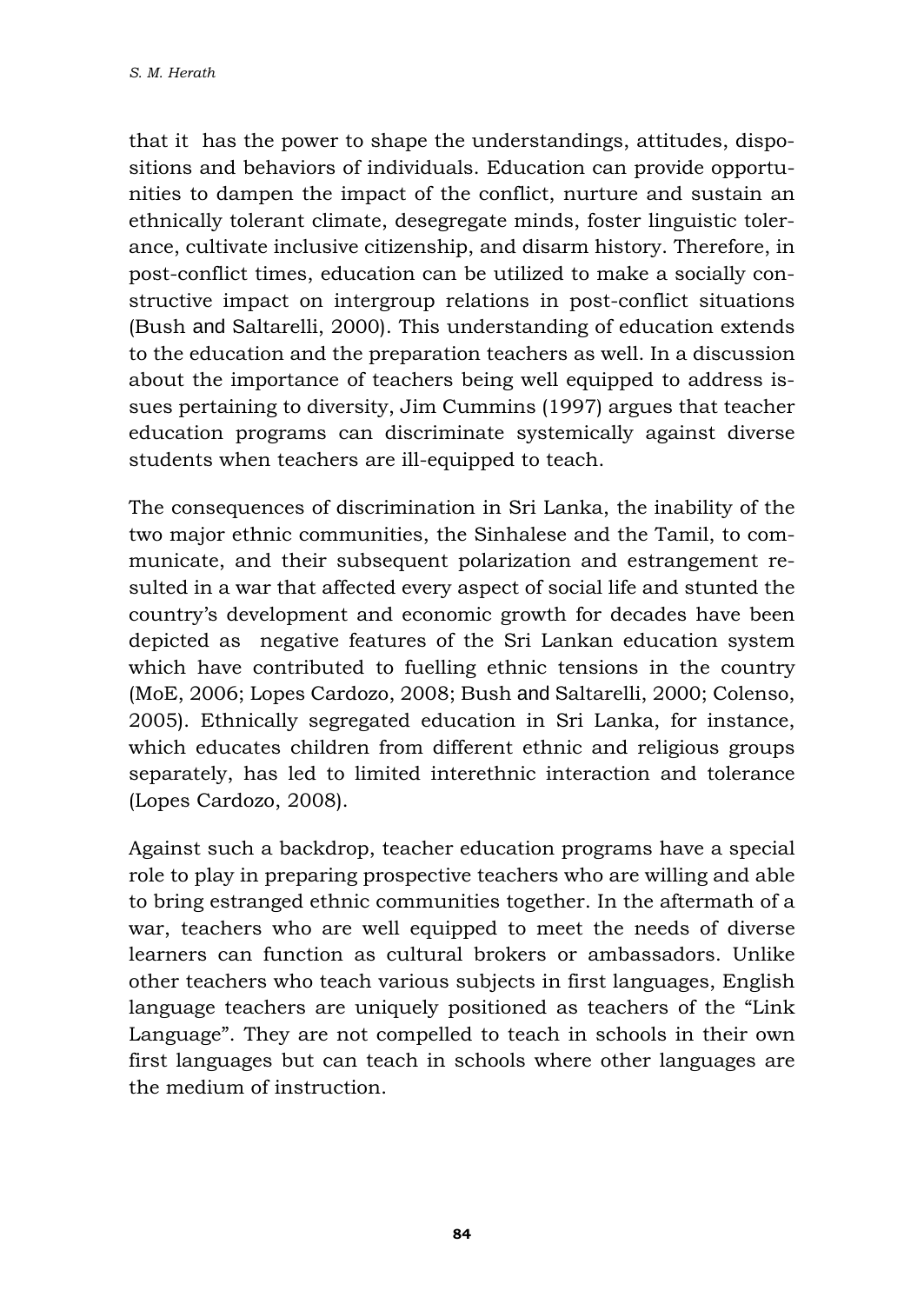### **Social cohesion and policy in Sri Lanka**

A vision to unite and reconcile local communities was presented in Sri Lanka's National Goals of Education in the First Report of the National Education Commission in 1992. Some of the clauses that pertain to building unity, equality, social cohesion and peace are as follows:

- 1. Nation building and the establishment of a Sri Lankan identity through the promotion of national cohesion, national integrity, national unity, harmony, and peace, and recognizing cultural diversity in Sri Lanka's plural society within a concept of respect for human dignity.
- 2. Creating and supporting an environment imbued with the norms of social justice and a democratic way of life that promotes respect for human rights, awareness of duties and obligations, and a deep and abiding concern for one another.
- 3. Fostering attitudes and skills that will contribute to securing an honorable place in the international community, based on justice, equality and mutual respect.
- 4. Active partnership in Nation Building activities should ensure the nurturing of a continuous sense of deep and abiding concern for one another. (National Education Commission, 2003).

These 1992 National Goals of Education were followed by the propositions of the General Education Reforms of 1997, which put a greater emphasis on pre-service and in-service teacher education in promoting social cohesion. Some areas that were promoted through teacher education reforms included promoting social cohesion and peace, human values, human rights, national cohesion, and democratic principles. Moreover, Sri Lankan teachers were expected to develop skills of empathetic listening and democratic leadership, while developing children's self-esteem and conflict resolution skills through role plays (Social Cohesion and Peace Education Unit, 2008).

Reforms in 1997 stipulated the creation of the Social Cohesion and Peace Education Unit (SCPEU) within the Ministry of Education. This development reflects the importance given to education in achieving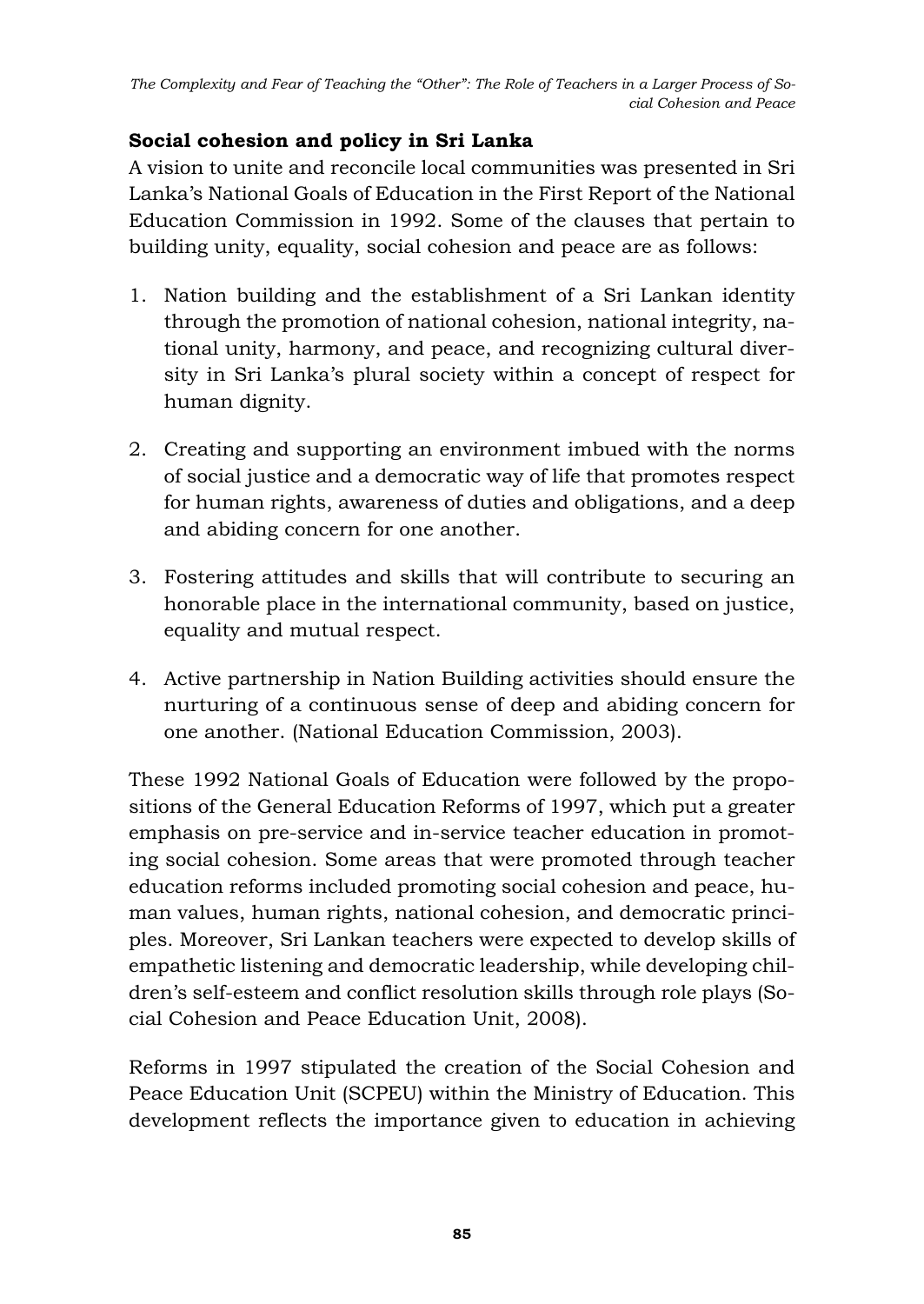national goals toward peace. It also highlights the Sri Lankan government's recognition of the need to centralize the various initiatives that are geared toward peace. The SCPEU's mandate is to provide stronger assistance and guidance to the education sector in implementing peace education initiatives in schools.

Then, in 2003, the National Policy Framework on General Education in Sri Lanka (National Education Commission, 2003) also included clauses pertaining to peace and social cohesion. This document was followed by the Education Sector Development Framework and Programme of 2006 which includes four themes. Theme 2, Improving Education Quality, focuses on promoting values, ethics, civic consciousness and social cohesion in schools. Against a backdrop of segregated education, it recognizes the role of teachers as mediators who act as models for non-violence, democracy and the promotion of rights, and who actively engage in peace building (Ministry of Education, 2006).

In 2008, the National Policy and Comprehensive Framework of Actions on Social Cohesion and Peace Education (SCPE) was presented by the Education and Social Cohesion Unit of the Ministry of Education of Sri Lanka. This policy intervention stemmed from the perceived need among government to implement a coherent and well-coordinated peace education initiative. The policy is centered in the Social Cohesion and Peace Education Unit (SCPEU) of the Ministry of Education. The SCPE initiative identified seven strategic areas and activities that needed to be introduced to the entire education system. One of the seven strategic areas include teacher education. A review of this policy in 2016 found that schools viewed social cohesion as a mere celebration of other cultures and opposed to developing a deeper understanding of other cultures (Davies *et al.,* 2016).

What is evident from the review of policy on social cohesion and peace is that consecutive governments have recognized the role of education in peace building and more importantly the role of teachers and teacher education. However, to what extent these policies are a reality is tied to how they have trickled down to teacher education and classroom practitioners.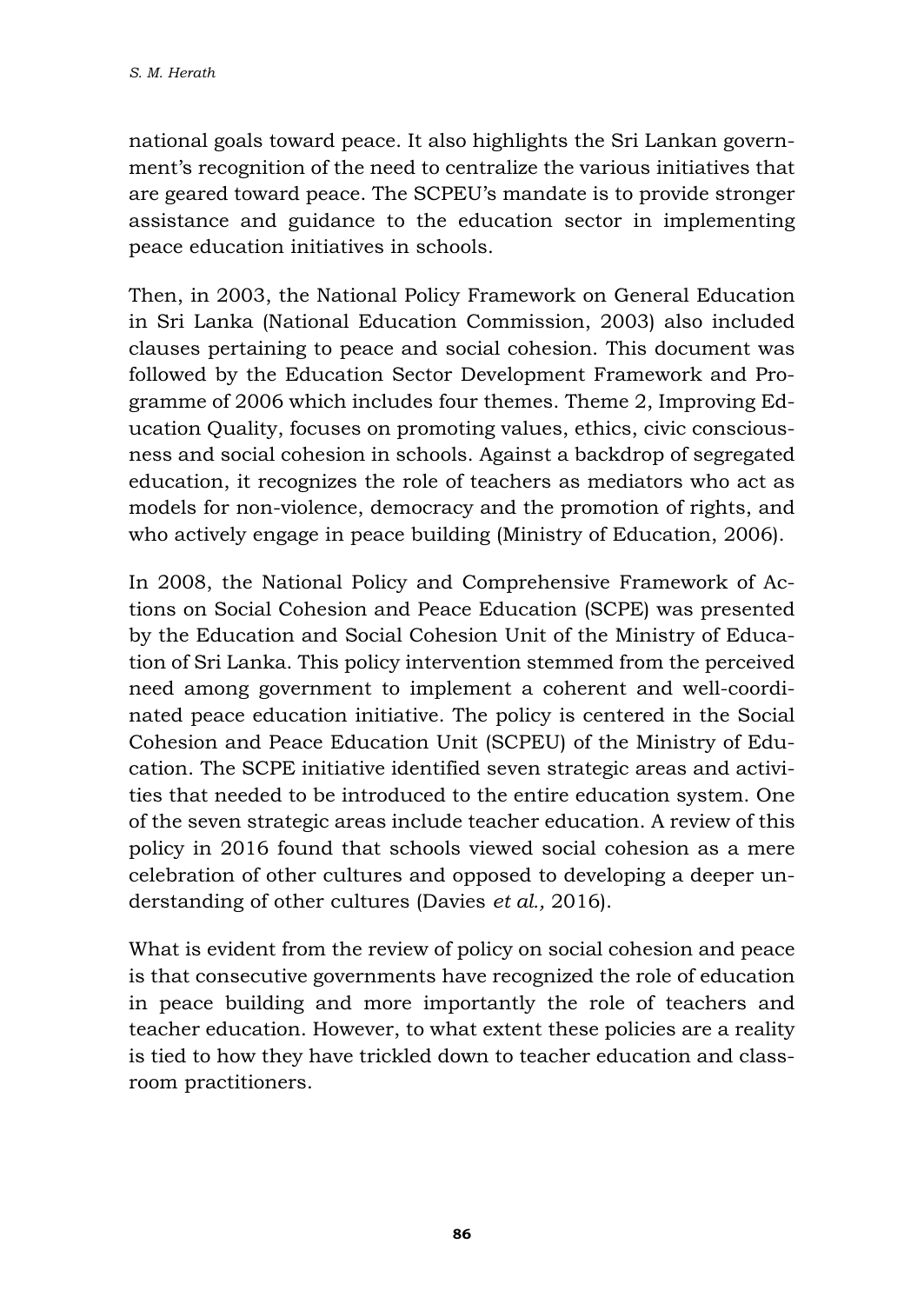## **Theoretical framework: Transformative pedagogies**

The theoretical basis for this paper is grounded in transformative pedagogies. Transformative pedagogies can be better understood when it is framed within orientations to pedagogy. Cummins (2009, 2004; Skourtou *et al.*, 2006; Cummins *et al.*, 2011) presents three broad orientations to pedagogy: transmission, social constructivist, and transformative. As depicted in Figure 1, in this formulation, the three pedagogies are nested within each other in such a way that they are understood as interconnected and codependent rather than isolated from one another.



**Figure 1**. Nested pedagogical orientations (Cummins, 2009)

Transmission-oriented pedagogy, located at the center of the nest and occupying a small space, has the narrowest focus. Its aim is to transmit information and skills directly to students. This is similar to what Freire (1970) calls "the banking model" of pedagogy (i.e., teachers simply "deposit" knowledge into their students' "empty" minds as one would deposit money into a bank account). Exclusive reliance on a transmission approach, Cummins (2009) argues, would promote memorization rather than deep and active learning. Social constructivist pedagogy, occupying a broader pedagogical space in Cummins' nest, is located between transmission and transformative pedagogies.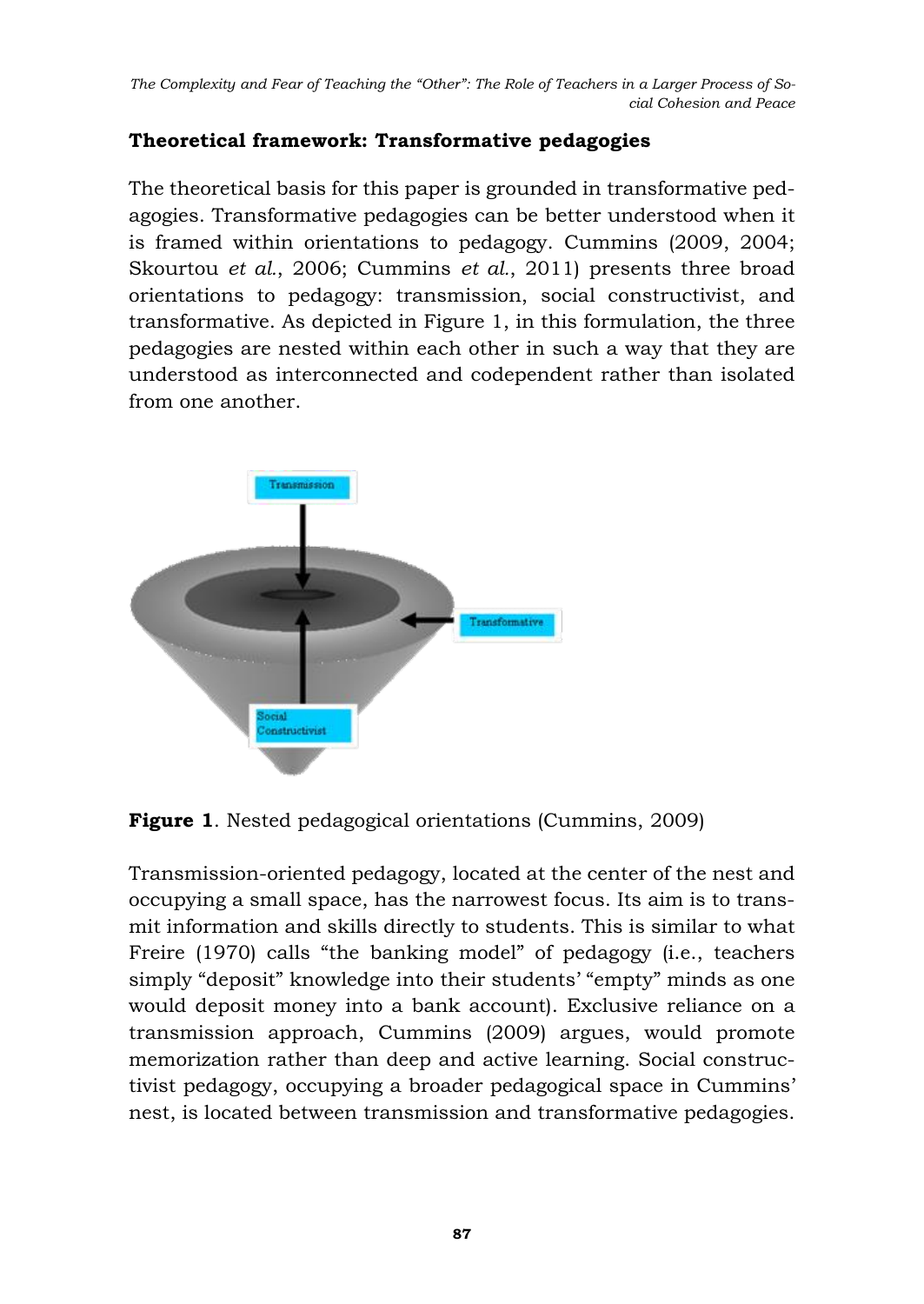While acknowledging the importance of transmitting knowledge, constructivist pedagogy additionally focuses on "the development of higher order thinking abilities as teachers and students co-construct knowledge and understanding" (Cummins, 2009, p. 5). In this orientation, there is a focus on experiential learning, collaborative inquiry, and knowledge building.

Finally, the transformative approach to pedagogy is located in the outermost layer of the pedagogical nest, broadening the educational focus even further. It highlights the importance not only of transmitting the curriculum and constructing knowledge, but additionally, and most importantly, of enabling students to "gain insights into how knowledge intersects with power" (Cummins, 2009, p. 6). In practice, students engage with materials and undertake discussions with the purpose of identifying the types of social action they can take to change their own and others' social realities. Transformative pedagogy is attentive specially to issues of equity and justice; thus, it enables students to challenge existing power relations in society. For teachers to be transformative intellectuals, teacher education needs to have a greater emphasis on transformative orientations to pedagogy.

# **Methodology**

This paper presents a segment of data from a much larger longitudinal study that looks at the role of language teachers in the larger processes of nation building in a post conflict situation. This paper draws on data from two residential teacher preparation programs for English language teachers offered at the National Colleges of Education in Sri Lanka (NCOE) in the Western and Central† provinces of Sri Lanka.

There are seventeen NCOE located in different provinces of the country and each college offers several subject areas of specialization in Sinhala, Tamil and English mediums. During the first two years of the program, the teacher candidates (TCs) reside in a college and take a range of courses. This provides for most of them their first experience of living and working with people from other sociocultural back-

<sup>†</sup>Here after these two research sites will be referred to as Central College (CC) and Western College (WC).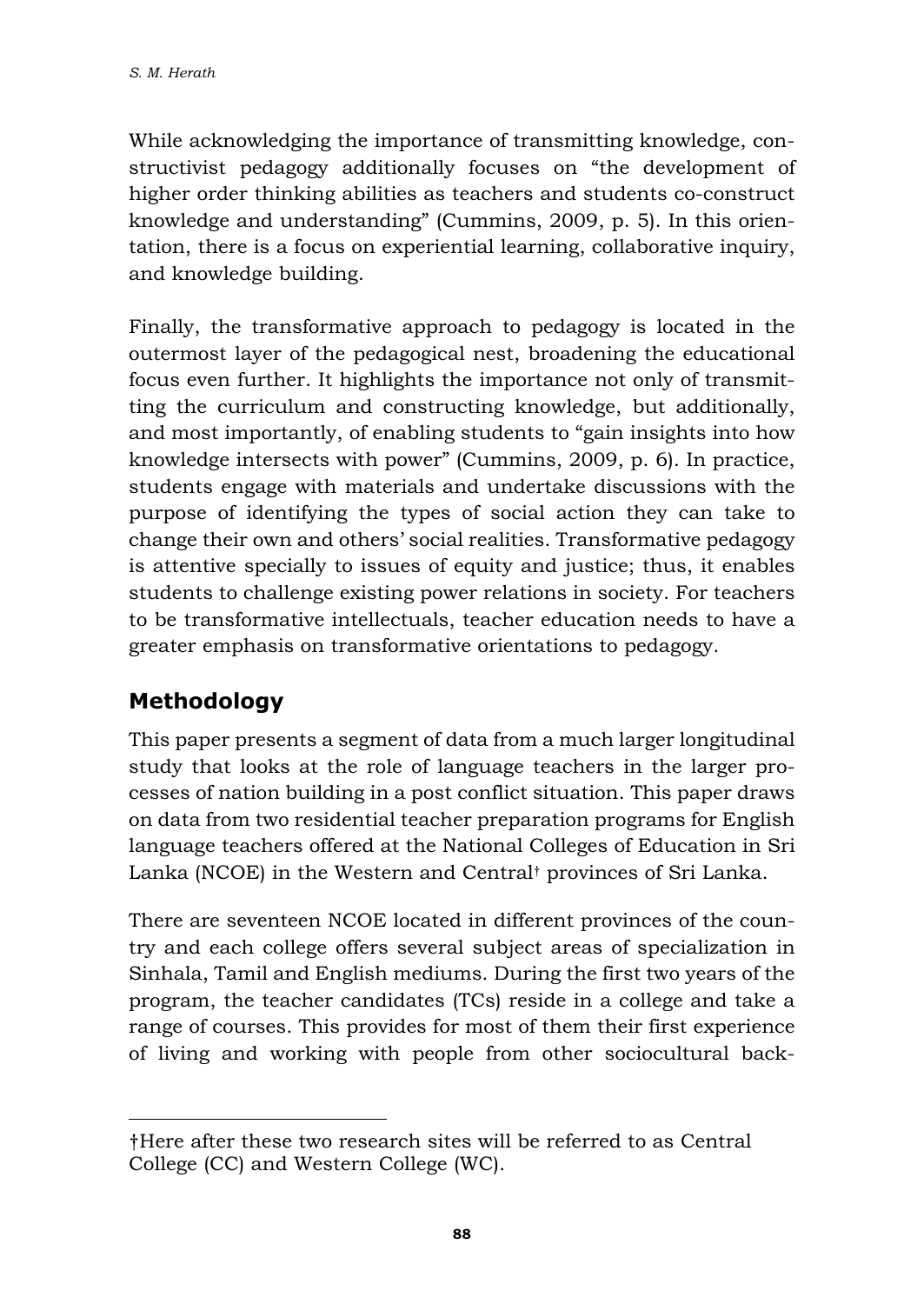grounds. Moreover, the NCOEs have a strong extracurricular component, where the TCs organize events that take place in Sri Lankan schools (such as sports days, English days, drama competitions) as well as cultural and religious festivals celebrated by the larger Sri Lankan community. During the final year, the TCs do a one-year internship in a local school.

The participants of the study consisted of final year TCs who were in the process of completing their one-year internship in schools where they were assigned the regular responsibilities of teachers. To ensure anonymity and confidentiality, all participants were given pseudonyms. To simplify the identification of which college the TCs were from (i.e., Central or Western College), TCs from the Central College (CC) were given names beginning with the letter "C" and those from the Western College (WC) were given names beginning with "W". As there were female and male TCs from different ethnic and religious backgrounds, they were given pseudonyms that reflected their social and cultural identities.

The use of narrative inquiry provided rich data that cannot be gathered from other forms of data collection such as questionnaires, experiments, or observations. Moreover, the uniqueness of one's own personal narrative as a researcher and that of each of the participants in a study manifests rich data. Polkinghorne (1988) claims that narrative is the "primary form by which human experience is made meaningful" (p.1). Clandinin and Connelly (1994) reiterate that, "stories are the closest we can come to experience as we and others tell of our experience" (p. 415). Participants' narratives give rich insights into their own experiences that researchers are not able to get at otherwise.

## **Findings**

The findings of the study focus on teacher identity and who prospective Sri Lankan English language teachers are; the efforts the programs make to foster cultural awareness among its candidates; their experiences within the residential program; and how the teacher candidates report having changed as a result of these initiatives.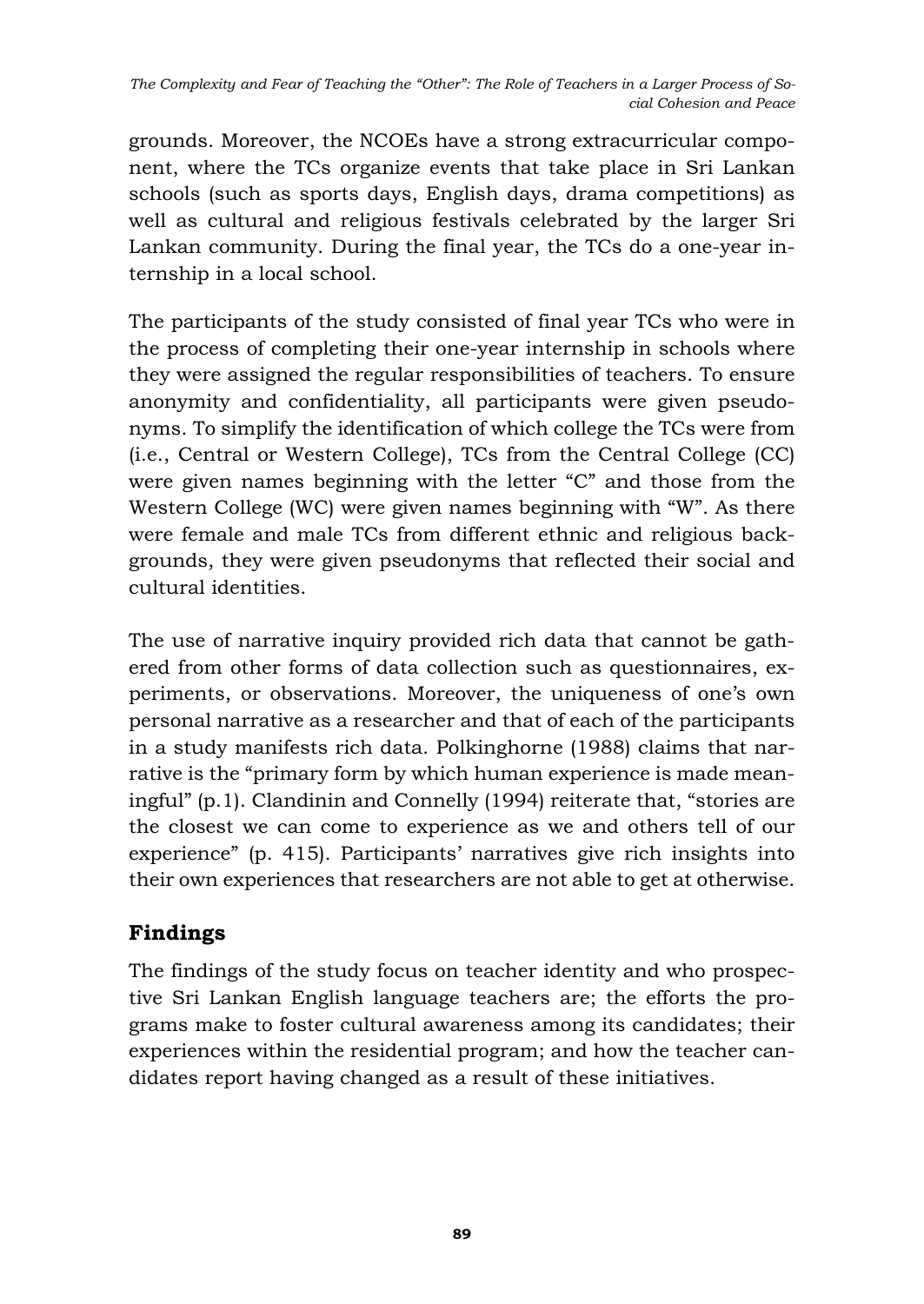#### **The NCOEs and their teacher candidates (TCs)**

Research on reconciliation and social cohesion initiatives in education highlights the need for "diversity sensitive recruitment and deployment policies" (Smith, 2005, p. 382) that ensures the adequate recruitment of teachers from different ethnic and linguistic groups. Social justice teacher education calls for the recruitment of a diverse teaching force if teacher education is to bring about broad-scale social change (Zeichner, 2011). Both WC and CC were multicultural and programs were offered in all three languages. There were TCs from diverse socio-cultural backgrounds and they came from different parts of the country.

However, a common theme that underlined the narratives of TCs from both colleges was the segregated nature of their upbringing. Many of the TCs had grown up in geographical and social settings that provided them with little exposure to other cultures. Irrespective of where they had grown up, they had not had exposure to other ethnic and linguistic communities. The following excerpts shed light on the nature of their experiences,

My primary school was a Sinhala Buddhist school in my village. Then I went to another Sinhalese Buddhist middle/high school. All the students were lower middle-class or poor. I knew only Sinhala people. (Camal)

My town is a Muslim town in the East. We are all Muslim. Life was different there. It was a different culture. I never met people from other communities before I came to college. (Waseem)

There were, however, minority Tamil and Muslim TCs who had had a greater degree of exposure to other communities.

In my old school, there were only Tamils and Muslims. There were no Sinhalese. But my hometown, Badulla, is a multicultural city. Growing up, I knew lots of Sinhalese, Tamils, Muslims and Christians. We had friends who visited us. I can speak all languages. (Withya)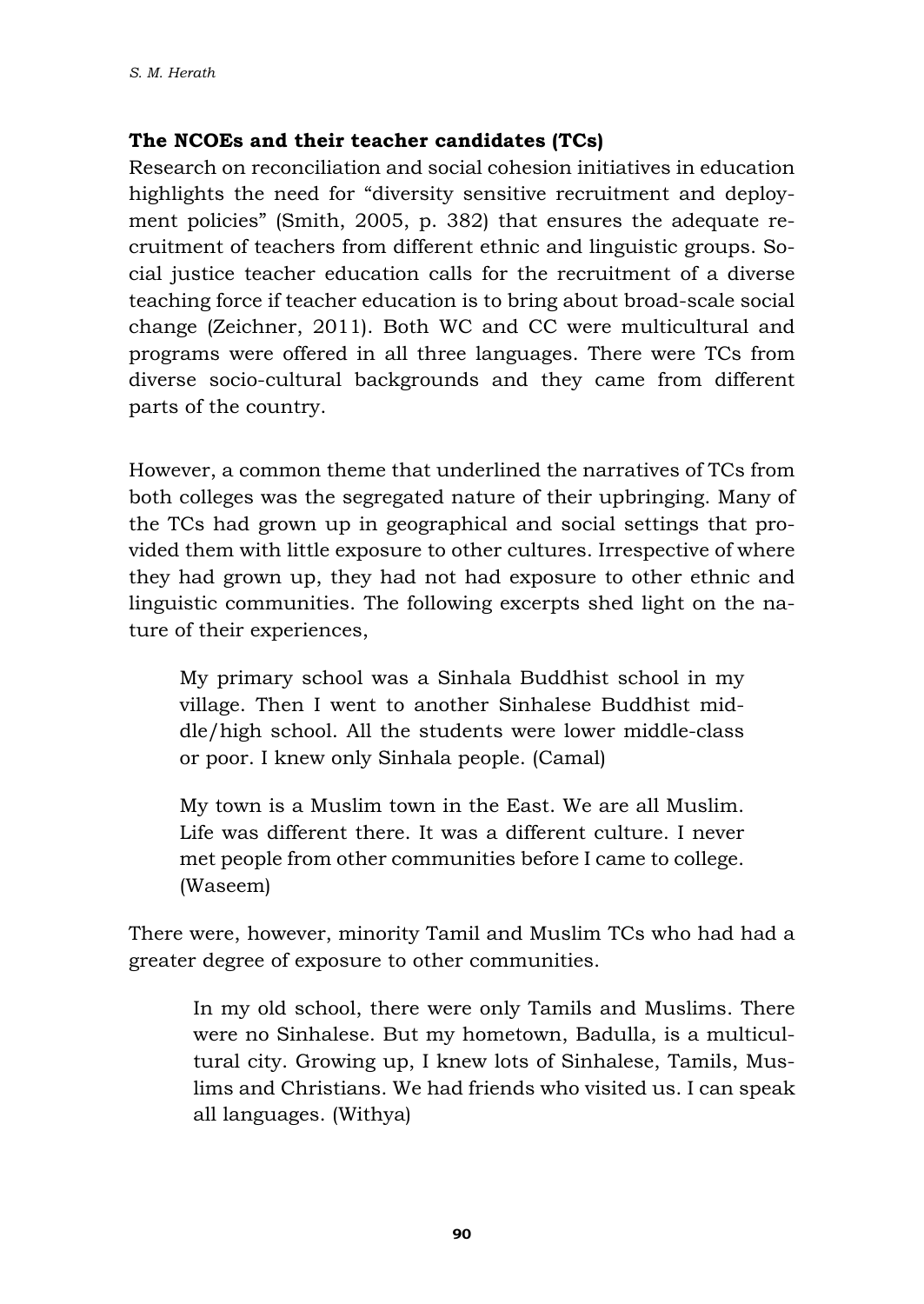Nevertheless, such students were a minority. As a result, for many TCs, the teachers' college was their first exposure to multicultural diversity in Sri Lanka. Most of the TCs had grown up in homogenous communities.

Moreover, there were TCs like Waseem who had firsthand experiences of war:

My father is dead. He was a farmer. He was killed in 1990. The LTTE shot him and his three brothers when they were working in the field. This happened three days after my younger brother was born. I was two years old. I have four brothers and one sister, and my mother struggled to raise us. My mother is a housewife. She still cries when she talks about how she raised us. (Waseem)

On the one hand, the TCs' narratives presented nuances and rich data that highlight the segregated nature of their upbringing, on the other hand, they showcased a range of diverse experiences of growing up amidst a war. Collectively, these lived experiences can be rich resources to learn about others which the program should exploit in order to promote greater awareness of lived experiences of those from other communities. Yet the narratives of the participants reveal that personal lives, experiences and sociocultural backgrounds were never discussed or analyzed to gain a better understanding of the larger social fabric the teachers lived and worked in.

### **Experiences in the program**

The two-year residency forced the TCs to meet people from other communities and to coexist, collaborate and learn about them. It is argued that coexistence has the potential to overcome the negative impact of segregation. It can help in overcoming the limited interethnic interactions and intolerance that is perpetuated in segregated primary and secondary education (Lopes Cardozo, 2008).

While many TCs complained about the rigor of the routine, they also spoke of the many advantages their residential training brought. Among these advantages was the fact that, for many, their college experience provided them with their first exposure to Sri Lankan multicultural diversity.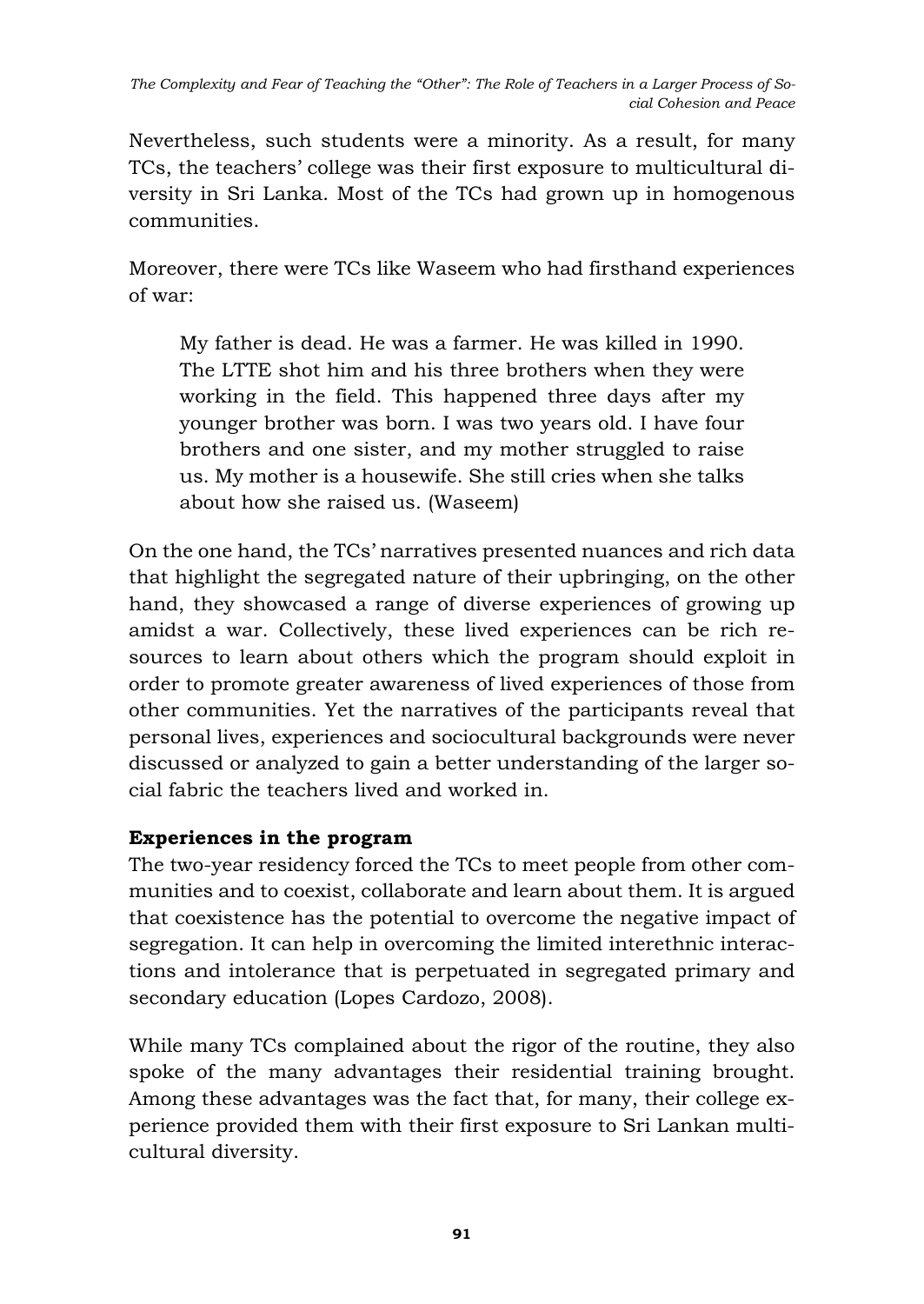It was very helpful for us to be with different people. We always chatted. We learned a lot about their backgrounds, customs and many things we didn't know. I will always value that experience. (Camal)

We got to meet people from different ethnic and religious groups. I grew up in the East and I didn't know Sinhalese people before. I had only seen them on TV. But in college we got involved with them. We also celebrated all Sri Lankan religious and cultural events. (Cala)

Integrated education such as the one offered in the NCOE is recognized as an effective means to reconcile previously conflicting communities. Providing more opportunities for intergroup contact (Donnelly and Hughes, 2009) that foster coexistence (Sampson, 2003) and encourage dialogue (Tully, 2004) can help estranged communities reconcile. Getting to know people from different social and cultural groups and receiving knowledge about them can lead toward improved attitudes (Johnson and Stewart, 2007).

The TCs also celebrated all local, cultural and religious festivals in the NCOE. The celebration of cultural events made TCs learn about other cultures outside of the formal curriculum. Yet, the mere celebration of other cultures as opposed to developing a deeper understanding of other cultures (Davies *et al.*, 2016) did not assist in developing a deeper and more sustainable understanding of other communities that were tied to stronger principals of respect and empathy.

Camal and William spoke about the novelty of entering the teachers' college. Every aspect of life in the college, ranging from the subjects the TCs had to study, to the environment they had to live in, to interacting with their lecturers was a new experience.

It was a new experience. We come from a Sinhalese society, so when we come to the college, it's a novel experience for us. We had to talk in English. But with time, we learned what we should do. I learned a lot about other cultures and festivals. These are things I had seen on TV, but in college, I got to take part in them. (Camal)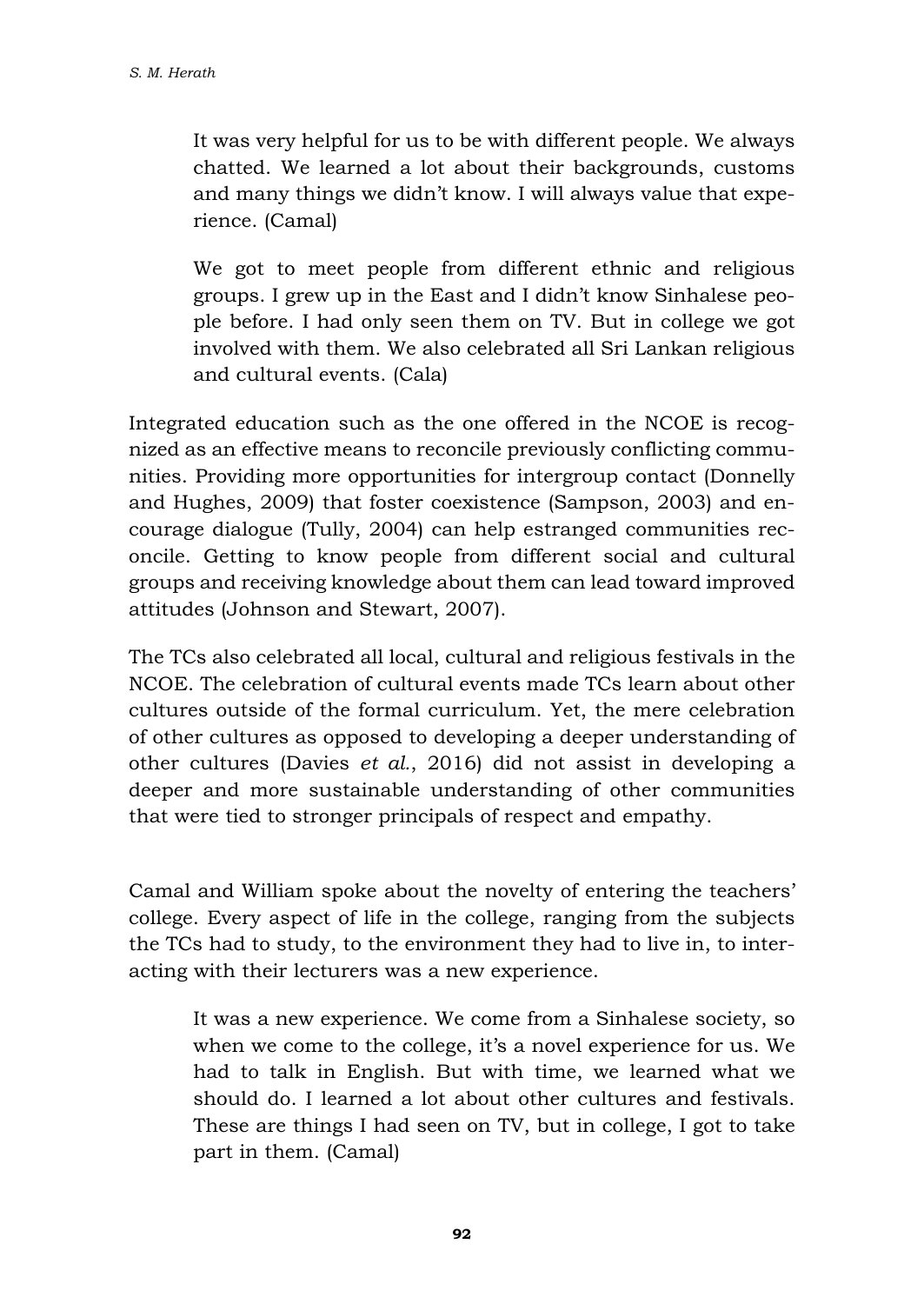Living in the community was good. We celebrated Sinhalese and Tamil New Year, Ramadan, Thai Pongal, Christmas and many more festivals. Even when other religious festivals are celebrated, we join in and help. Before that I didn't know what Thai Pongal was or what food they make. I think we need the two residential years to learn all that.... Then we also met different people. In the beginning, it was difficult to remember those names. We were not used to Muslim names like Sijaam, Aashik, and Abdul. It was different for us. They also didn't know how to pronounce our names. When they did, it was funny. They were my first Muslim friends. Before going to the college, I didn't know Muslims went to the mosque on Fridays and prayed five times a day. It was interesting to learn about them. We were together for two years. They didn't know Sinhala and we didn't know Tamil. So, we spoke in English. It was hard, but we improved our English....Now, I know a lot about other cultures. I think now I can adapt to any school environment. I have the ability to accept others and adjust. (William)

Living with others different ethnicities provided a new exposure to all TCs. They got to know TCs from other cultures and experienced their festivals. It was more or less an exotic experience for them.

Although the TCs are made to coexist for two years, the formal curriculum does not explicitly address issues of diversity and the values of learning from other cultures. It is important for educational reform in post-conflict nations to construct new curricula with a broader understanding of what it means to be a nation state. It also needs to focus on the skills teachers need to have in order to create more inclusive learning environments (Shah, 2012). Merely throwing people together and expecting them to learn from each other without any explicitly knowledge conceptual lenses can prove to be counterproductive. They are not provided conceptual lenses to deconstruct and understand their experiences. Courses in human rights education, citizenship education, intercultural and peace education have the potential to foster social cohesion (Smith 2005), however, these are not taught in the NCOE. Nor does the existing curriculum attempt to raise students' critical awareness and their role beyond that of transmitting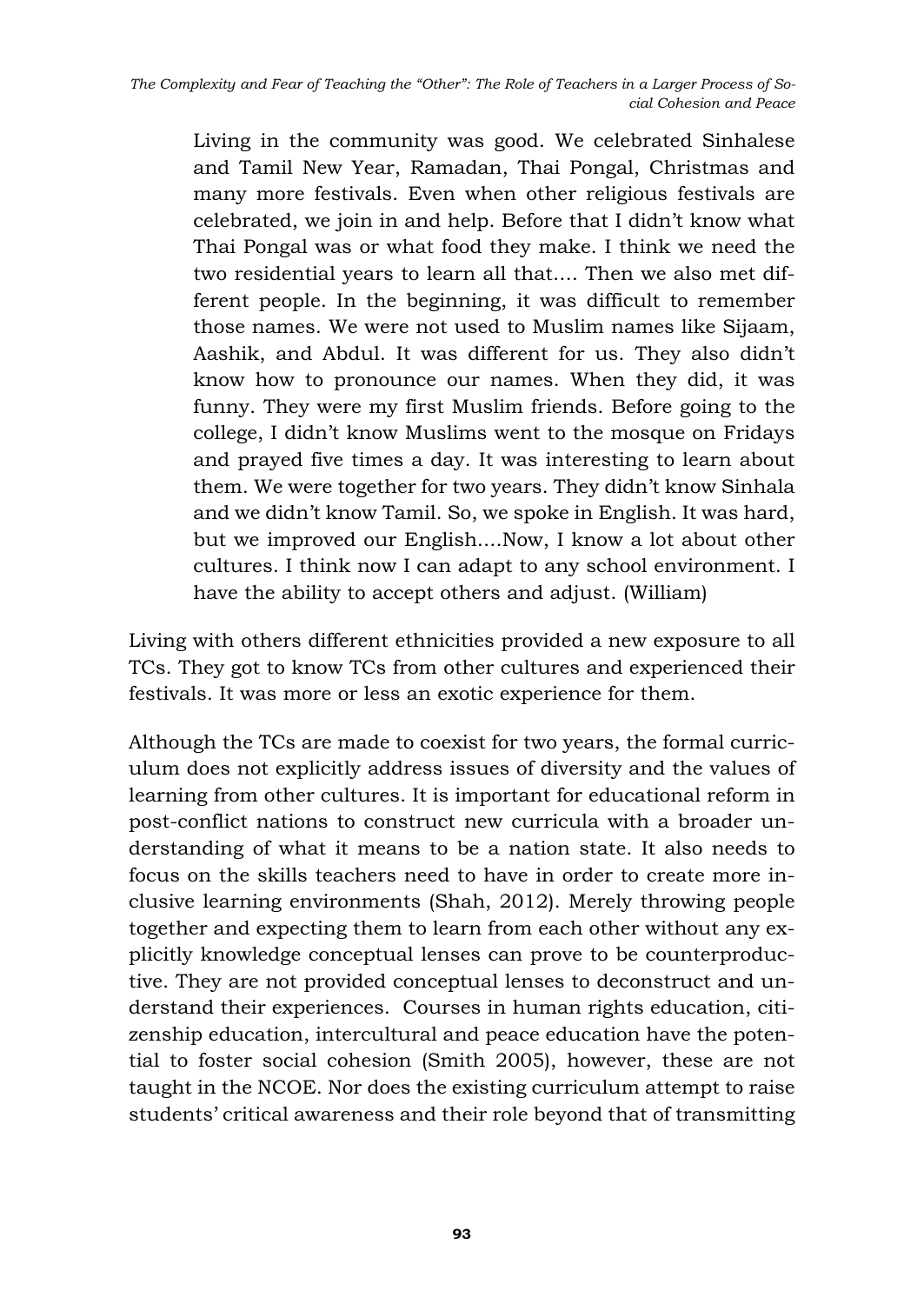the curriculum. Although the Sociology of Education curriculum includes topics such as "Diversity of sociocultural background" and examines the factors that contribute to sociocultural diversity such as social class/sub classes, ethnicity, religion locality (urban/rural) and their implications for classroom practice, these topics seem to be addressed as separate topics and events rather than as ones that identify the causes, how they are interconnected and how they shape the social fabric.

Moreover, following the guidelines of the National Policy on Social Cohesion for Education and Peace (Ministry of Education, 2008) all the NCOEs carry out an Education for Social Cohesion and Peace (ESCP) program and teach Sinhala/Tamil as a Second National Language (2NL) for all TCs. But these initiatives remained mere add-ons that both teacher candidates and teacher educators viewed as a burden. The common "formal curriculum" and assignment schedule as used in all three colleges of the NCOE does not include such courses. Instead, a transmission mode of pedagogy is used to prepare the students for their examinations. While there were larger national policies and program level curricular initiatives geared towards promoting greater social cohesion, the individual programs lacked the infrastructure and the academic culture to promote and mainstream such initiatives. Most teacher educators lacked the knowledge, skills and the attitudes needed to help prospective teachers to develop more inclusive pedagogical practices. This resulted in a recreation of the existing status quo.

### **Changing perceptions**

For future teachers to develop positive outlooks towards diversity and their agency to bring change, the teacher education program needs to have a formal curriculum and a learning environment that are conducive to multicultural initiatives which can foster positive outlooks toward diversity. Teacher education needs to provide teachers experiences that highlight their responsibility to serve as agents of change (Hawkins, 2011a) or as transformative intellectuals. What was evident in the narratives of the TCs was that many TCs developed very strong negatives stereotypes of other communities. In the absence of explicit instruction and cultural exposure that was limited to the celebration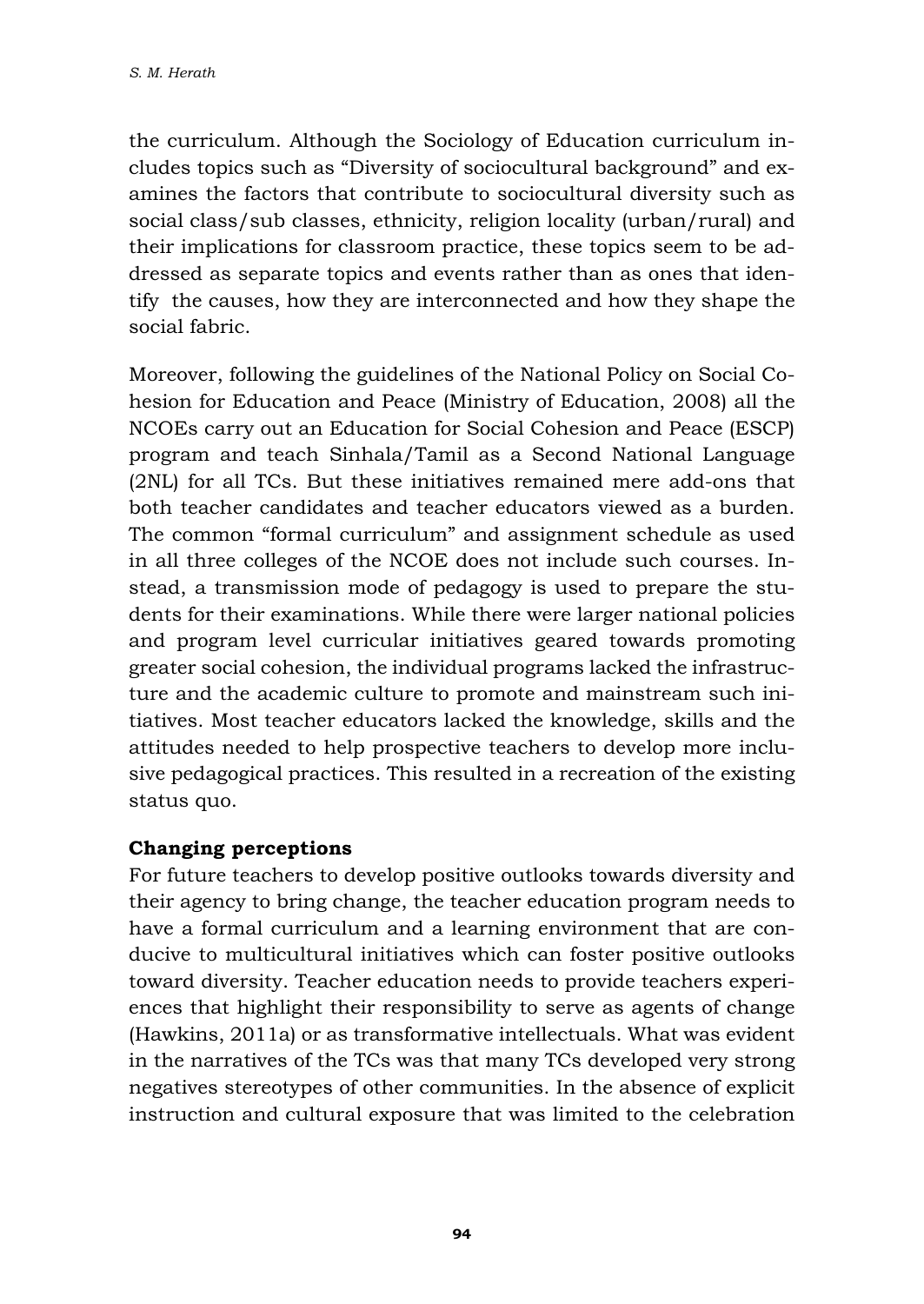*The Complexity and Fear of Teaching the "Other": The Role of Teachers in a Larger Process of Social Cohesion and Peace*

of cultural events, many TCs withdrew deeper into their monocultures.

Although many TCs claimed to have learned about other social and cultural groups, some also had reservations about the terms on which others could be accepted. One such line of thinking was expressed by Camal whose narrative reflected his acceptance of other social and cultural groups who accepted the dominant Sinhalese Buddhist culture he represented. While he indicated that he appreciated the exposure he received from the Sri Lankan society, he also had his reservations:

I met various people from different parts of Sri Lanka. It was a good experience for us to stay with them. There were Tamils and Muslims. Sometimes we are okay with them. Sometimes we are not. We don't accept their ways and they don't accept our ways. Sometimes when we switch the TV on for *pirith*, the Muslims switched it off. There are some good Muslims too. They like to learn about our culture. (Camal)

Similarly, Wansha, an upper-class Sinhalese female sympathized with rural TCs who did not possess good English skills and came to her for help. Their dependency on her for language support gave her a sense of superiority. She also stated that it gave TCs of minority backgrounds a sense of pride to return home and talk about their new friends who were from the dominant and more affluent cultures. "It's a big thing for them to have Sinhalese friends," she noted.

Both Camal's and Wansha's acceptance of others was based on how their own sense of superiority was accepted by others. They welcomed others who recognized them and accepted their dominant ways.

Although the program attempted to create an inclusive learning environment, the minorities felt marginalized. Waseem spoke of how his Muslim culture was overlooked in the program. He felt that the program expected minorities to conform to the dominant culture. As someone who thought it was his responsibility to preserve his culture for future generations, he felt the program was not helping him much. Instead, he perceived that the program fostered unequal expectations from different communities.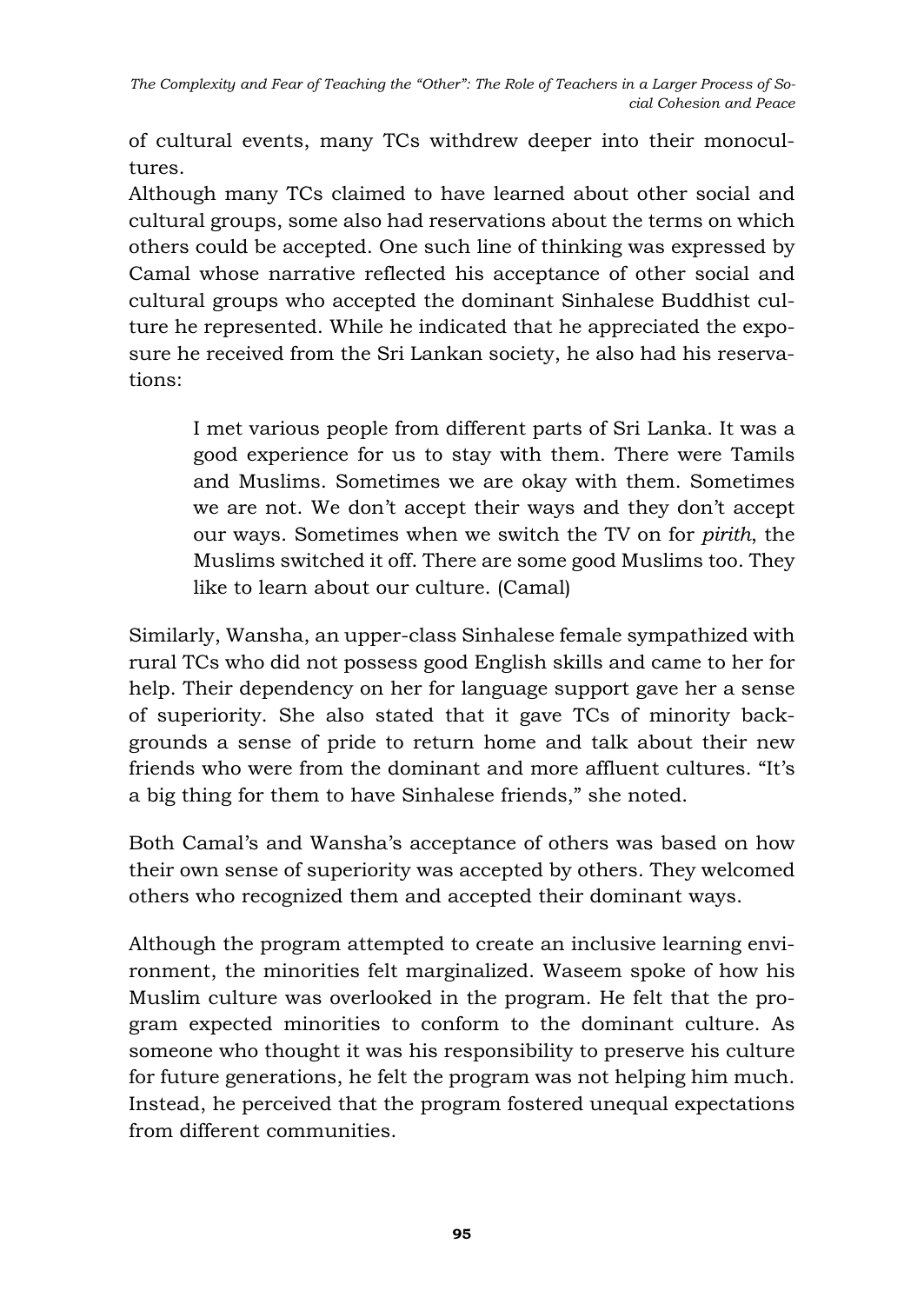There were ethnic problems. That was a place where people from all cultures and backgrounds were present. We have to respect religions and virtues. For example, we Muslims can't light lamps. Women can't dance or sing in front of men. Women can't be running, even in phys ed. They need to respect our religion. We can't destroy our religion, our virtues and our culture. We have to save it and transfer it to the next generation as our previous generations did for us.

They [the Sinhalese] expect us to speak in Sinhalese, and when we do speak, we don't speak properly. We have a different accent. They feel insulted. But they don't try to learn our language. That's how it is. (Waseem)

Waseem felt, the immersion experience was imbalanced and was more about enforcing the dominant culture.

The experience in the NCOE program also promoted sentiments among majority TCs such as Chintha, who felt the Sinhalese culture was being taken for granted and that the Sinhalese, unlike the other groups, were not united.

When I was in college, I thought, "It's not good to discriminate." But later, I thought I needed to change my ideas. Sinhalese have only this country. Tamils have Tamil Nadu [In India]. Muslims can go to Pakistan or Arabic countries. After I went to college, I realized that we needed to stand up as Sinhalese. They [minorities] are competing with us. They want to go beyond the Sinhalese. I don't want to discriminate. But my experiences have taught me there needs to be discrimination. (Chintha)

Chintha's multicultural experiences prove to be counterproductive. Though not explicitly stated by the other TCs, the fact that most of the TCs chose schools from their own backgrounds for their one-year internship indicates that they were neither willing nor ready to take up the challenge of teaching students from other communities.

Withya, for instance stated that her choice of the internship school was tied to her belief in the English language teacher's ability to speak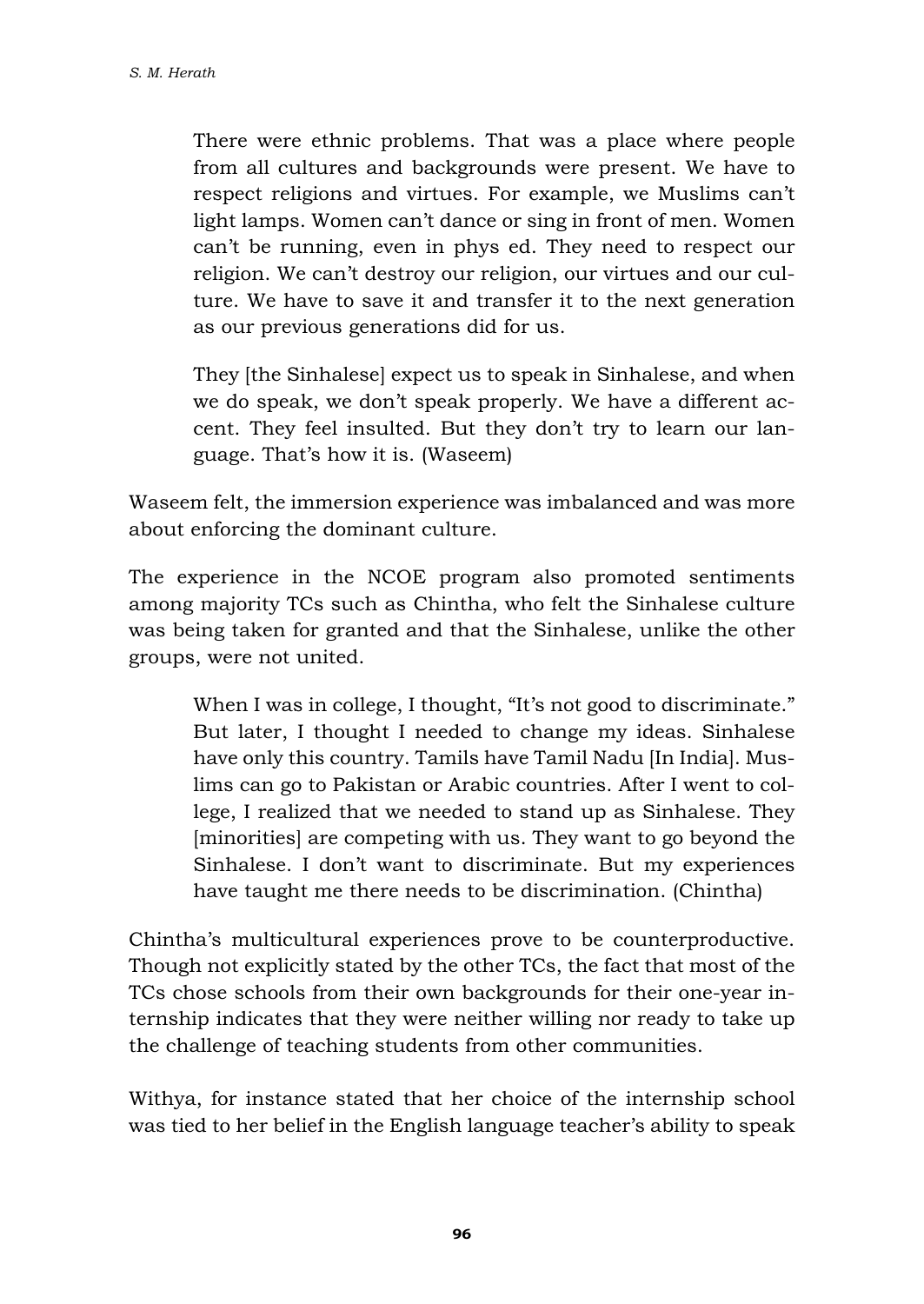the first language of the students. This is partly shaped by negative teaching practice experiences that were not well mentored.

Teaching Sinhalese students was not easy. When I did my block teaching in Sinhalese schools, the students were very weak. They couldn't understand anything I said in English. I speak Sinhalese well, but when I spoke in Sinhalese, they laughed at my Tamil accent. When I spoke in English, they couldn't understand me. That's a big problem. It's hard to make them understand. It's hard to get them to do tasks. If you have to explain a word like "enthusiasm," knowing the L1 helps. (Withya)

Similarly, while sharing his experiences of doing his internship in a Muslim school, Waseem stated "I am very proud of myself for serving my own community." Irrespective of their backgrounds, the TCs were more comfortable returning to their own communities. They felt more comfortable and accepted to work in their own communities.

# **Discussion**

Although policy formulations and educational reforms are an important first step in post-conflict reconciliation, ultimately teachers are the ones who have to implement these changes. The history of policy and their evolution in Sri Lanka shows that successive governments have identified the role of education and particularly teacher education in the larger processes of reconciliation. However, policies have remained dead letters with little impact. There aren't steps taken, such as developing and implementing comprehensive teacher education programs that stand in contrast to the old, to ensure these policies are a reality. Instead the teacher education curriculum has remained static. If larger structural changes that prepare teachers who have the agency, knowledge and skills to be change agents who are able to challenge exclusionary and biased values are to take place, the old curriculum needs to be replaced with a new one. Prospective teachers need to first be aware of the existing educational policies and secondly, they need to be aware of their role in the nation's reconciliation process.

Most literature on diversity in teacher populations (Swartz, 2003; Zeichner and Hoeft, 1996) highlights the homogeneity of teachers and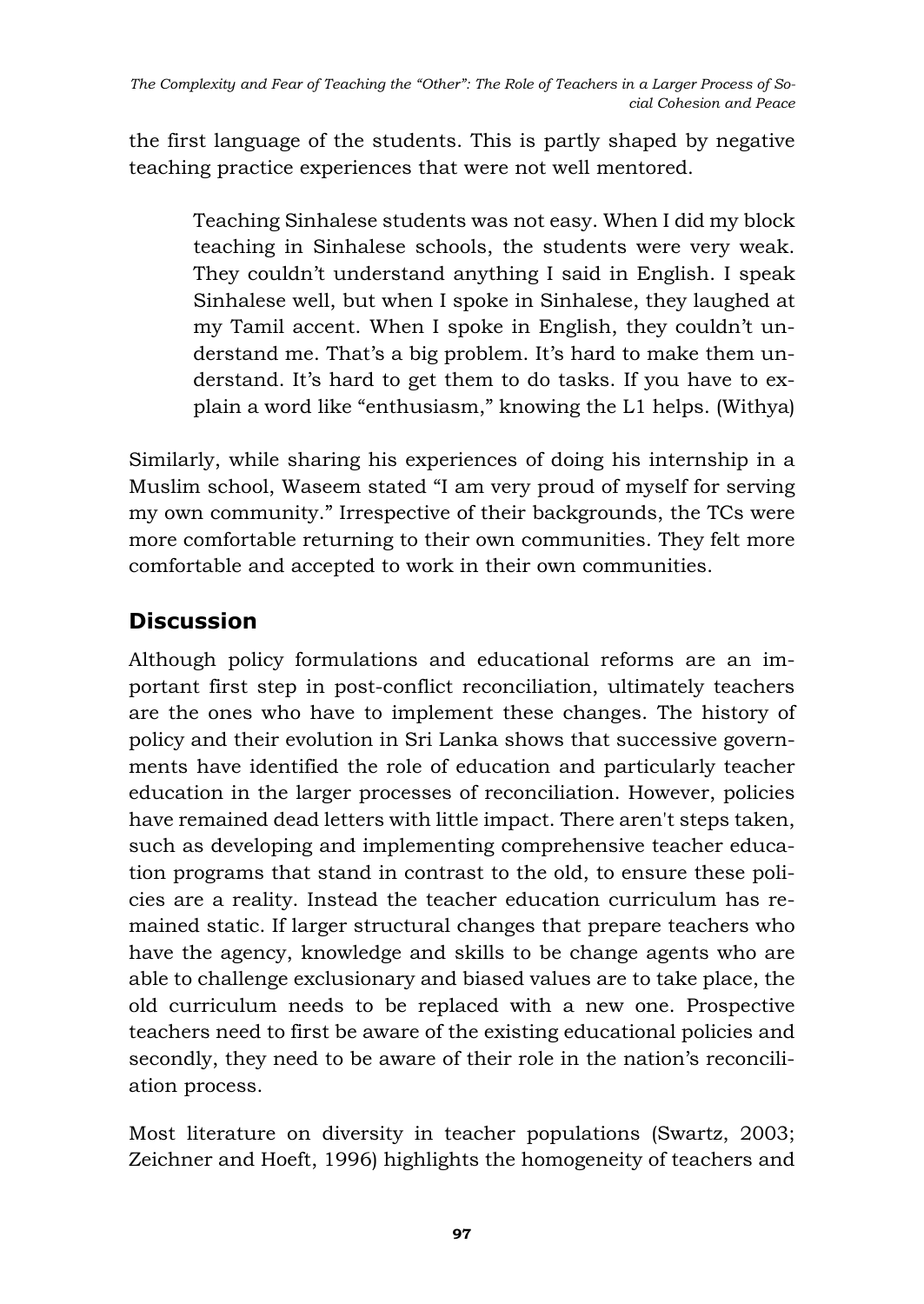points out the discrepancy in backgrounds between teachers and learners. Contrary to this picture, however, the TCs in the NCOE in Sri Lanka, overall, consisted of teachers from all the country's ethnic, linguistic and religious backgrounds. There were also TCs from urban and rural areas from different parts of the country. Diversity of teachers, on the one hand, ensures that teachers are representative of their students. In a segregated educational environment like Sri Lanka, there are teachers from diverse backgrounds who can function as cultural brokers. They can work in schools that are different from their own backgrounds and thus provide the students with opportunities to learn from a teacher who is from a background different to theirs. It is the role of teacher education to ensure that diversity is seen as a strength and a resource to promote greater sociocultural awareness. This awareness cannot come about merely from an immersion experience, rather, it needs to be tied to explicit instruction and dialogue where prospective teachers formulate new understandings of what it means to live and work in a multicultural society. They need to be able to recognize the need to live together peacefully, by recognizing the other and by overcoming prejudices within the individual and between individuals and communities.

The biggest barrier is the NCOEs' transmission-oriented curriculum that does not make explicit the role of the teachers to be change agents. On the one hand, the curriculum does not include courses that explicitly talk about social justice, peace, multiculturalism that can help TCs to understand and value diversity as well as their own roles. The TCs are not provided with conceptual frameworks or skills to make sense of the diversity they experience inside and outside the class. The TCs are neither given the knowledge nor the space to talk about their evolution and growth during the program so they can formulate a newer and broader understanding of other communities as well as their roles as change agents. This results in TCs regressing more into their own communities and forming negative stereotypes of other communities.

As the research on teacher education programs in different post-conflict contexts shows, education has a unique capacity to provide opportunities for post-conflict societies to dampen the impact of the con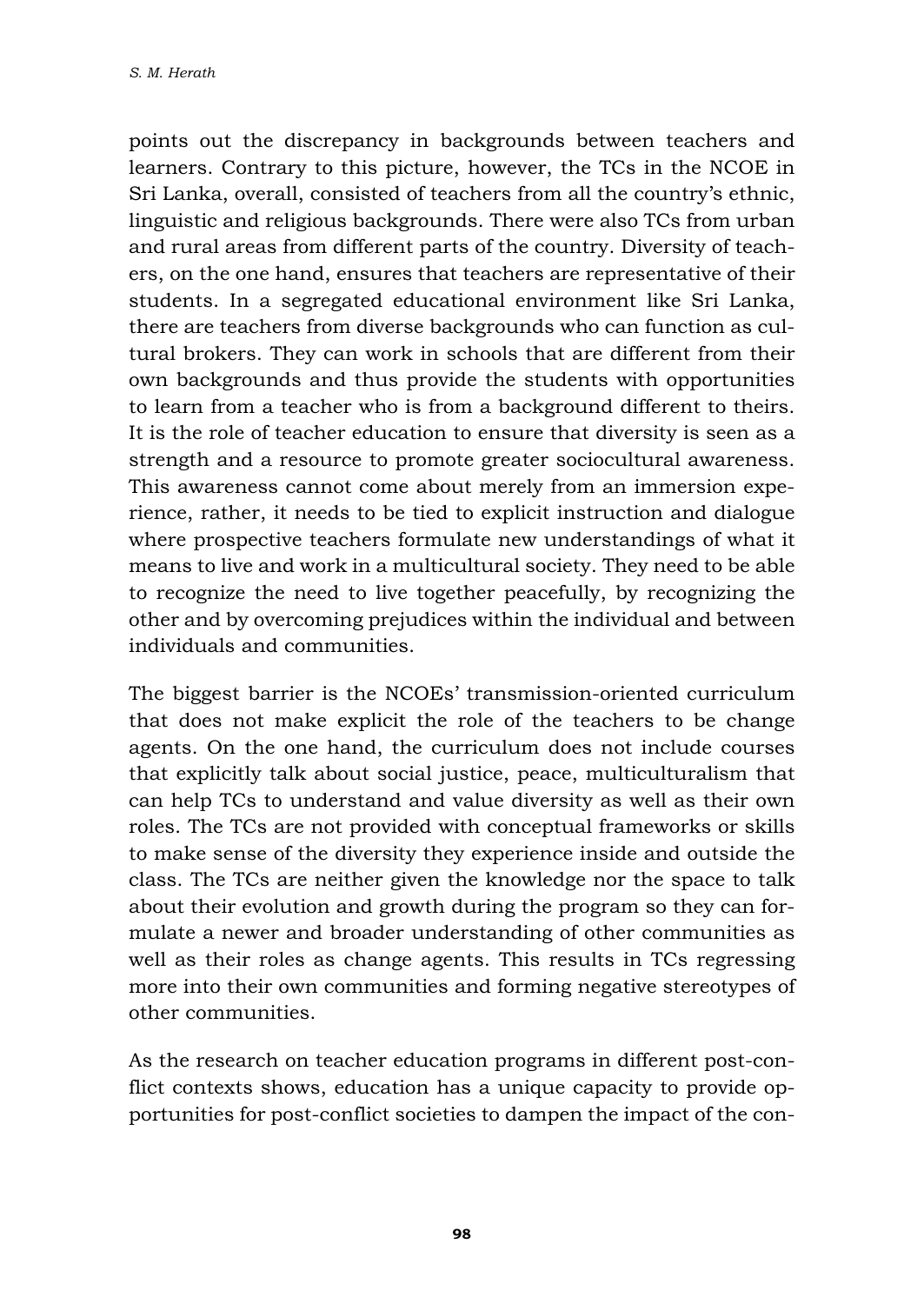flict they have endured (Bush and Saltarelli, 2000). For these transformations to become a truly effective and concrete social reality, however, teachers need explicit instruction that is built into every aspect of their program. Courses in subjects such as Peace and Citizenship Education need to occupy a position that is higher up on the teacher education agenda (Davies, 2005). The manner in which post-conflict states manage, deliberate and execute transformative initiatives is crucial in changing the fragile social conditions that are the legacy of conflict situations (Davies, 2010; Paulson, 2011d).

# **References**

- Buckland, P. (2005). *Reshaping the future: Education and post conflict reconstruction.* Washington, DC: World Bank.
- Bush, K. &Saltarelli, D. (2000). *The two faces of education in ethnic conflict: Towards a peacebuilding education for children*. Florence: UNICEF.
- Christie, P. & Collins, C. (1984) Bantu education: Apartheid ideology and labour production. In P. Kallaway (ed.) *Apartheid and education: The education of Black South Africans* (pp.160-179). Johannesburg: Ravan Press.
- Colenso, P. (2005) 'Education and social cohesion: developing a framework for education sector reform in Sri Lanka', *Compare: A Journal of Comparative and International Education,35* (4): 411- 428.
- Cummins, J. (1997). Cultural and linguistic diversity in education: a mainstream issue. *Education Review*, *49*(2), 105-114.
- Cummins, J. (2009). Transformative Multiliteracies Pedagogy: School-Based Strategies for Closing the Achievement Gap. *Multiple Voices for Ethnically Diverse Exceptional Learners*,112, 38-56.
- Cummins, J. (2004). Multiliteracies pedagogy and the role of identity texts. In K. Leithwood, P. McArdie, N. Bascia, & A. Rodigue (Eds.) *Teaching for deep understanding: Towards the Ontario curriculum that we need*. Toronto: Ontario Institute for Studies in Higher Education of the University of Toronto and the Elementary Federation of Teachers of Ontario.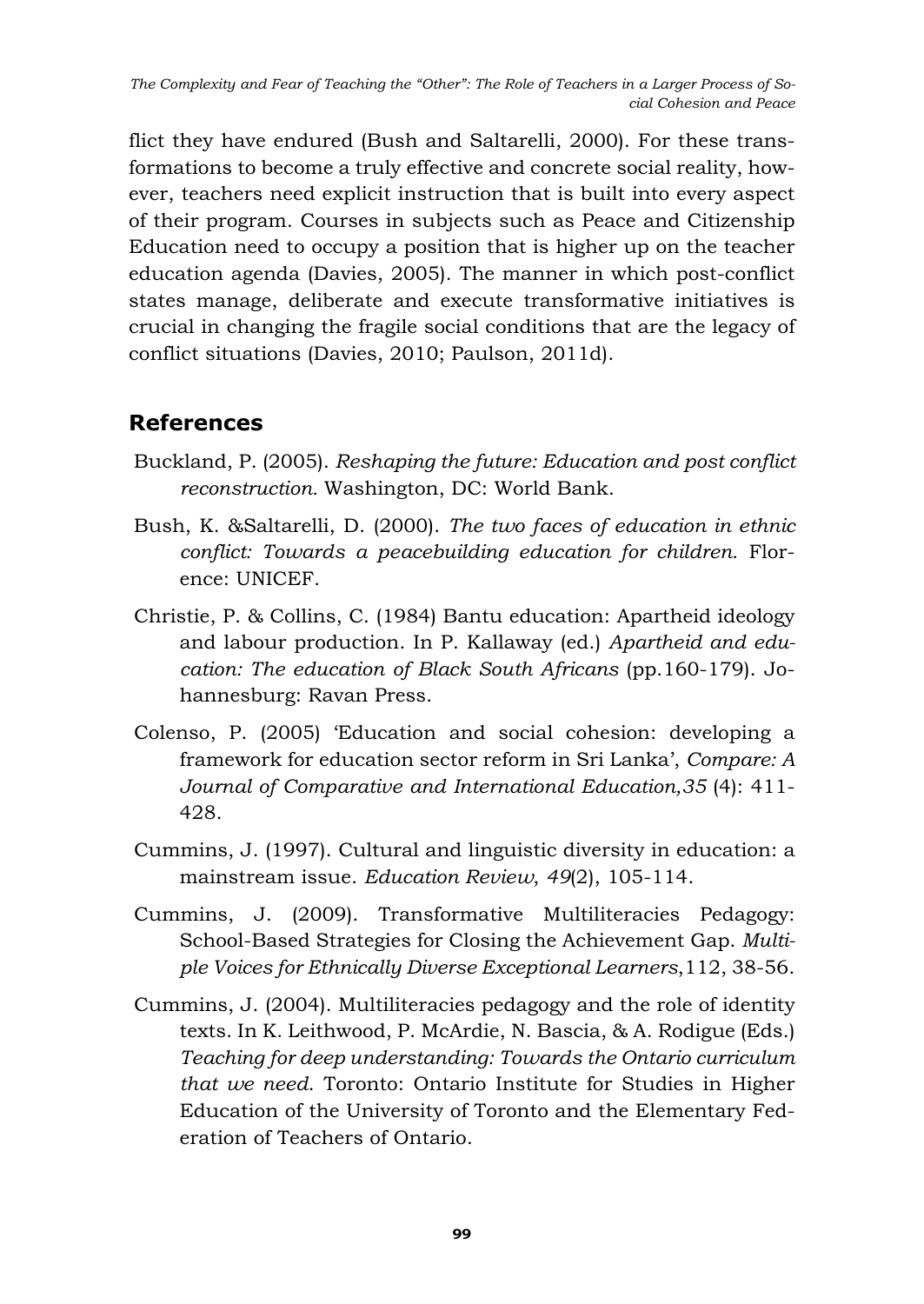- Cummins, J. Early, M. & Stille, S. (2011). Frames of reference: Identity texts in perspective. In J. Cummins and M. Early (Eds.) *Identity texts: The collaborative creation of power in multilingual schools* (pp. 21-43). Stoke on Trent, UK: Trentham Books.
- Davies, L. (2005). Teaching about conflict through citizenship education. *International Journal of Citizenship and Teacher Education*, *1*(2), 17-34.
- Davies, L. (2010) 'The Different Faces of Education in Conflict', *Development, 53* (4): 491-497.
- Davies, L., Herath, S. & Sethunga, P. (2016). *The National Policy on Education for Social Cohesion and Peace: Strategies towards sustainable peace*. Colombo: Ministry of Education, Sri Lanka.
- Donnelly, C. & Hughes (2009). Contact and culture: Mechanisms of reconciliation in schools in Northern Ireland and Israel. In J.R. Quinn (ed). *Reconciliation(s): Transnational justice in postconflcit societies*. (pp. 147-174), Montreal: McGill-Queen's University Press.
- Freire, P. (1970). *Pedagogy of the oppressed*. New York: Continuum.
- Giroux, H. A. (1988). *Teachers as intellectuals: towards a critical pedagogy of learning*. Granby, MA: Bergin & Garvy.
- Hawkins, M. (2011a). Introduction. In M**.** Hawkins, (Ed.) *Social justice language teacher education* (pp. 1 - 6). Bristol: Multilingual Matters.
- Herath, S. (2013). Accommodating diversity in English language teaching (ELT) material: The impact on Sri Lankan textbooks. In S. May (Ed.), *LED2011: Refereed conference proceedings of the 3nd International Conference on Language, Education and Diversity*. Auckland, New Zealand: University of Auckland.
- Johnson, D. & Stewart, F. (2007). Education, Ethnicity and conflict. *International Journal of Educational Development*, 27, 247-251.
- Kallaway, P. (Ed.) (1984). *Apartheid and education: The education of Black South Africans.* Johannesburg: Ravan Press.
- Lopes Cardozo, M. T. A. (2008) 'Sri Lanka: in peace or in pieces? A Critical Approach to Peace Education in Sri Lanka', *Research in Comparative and International Education, 3* (1):19-35.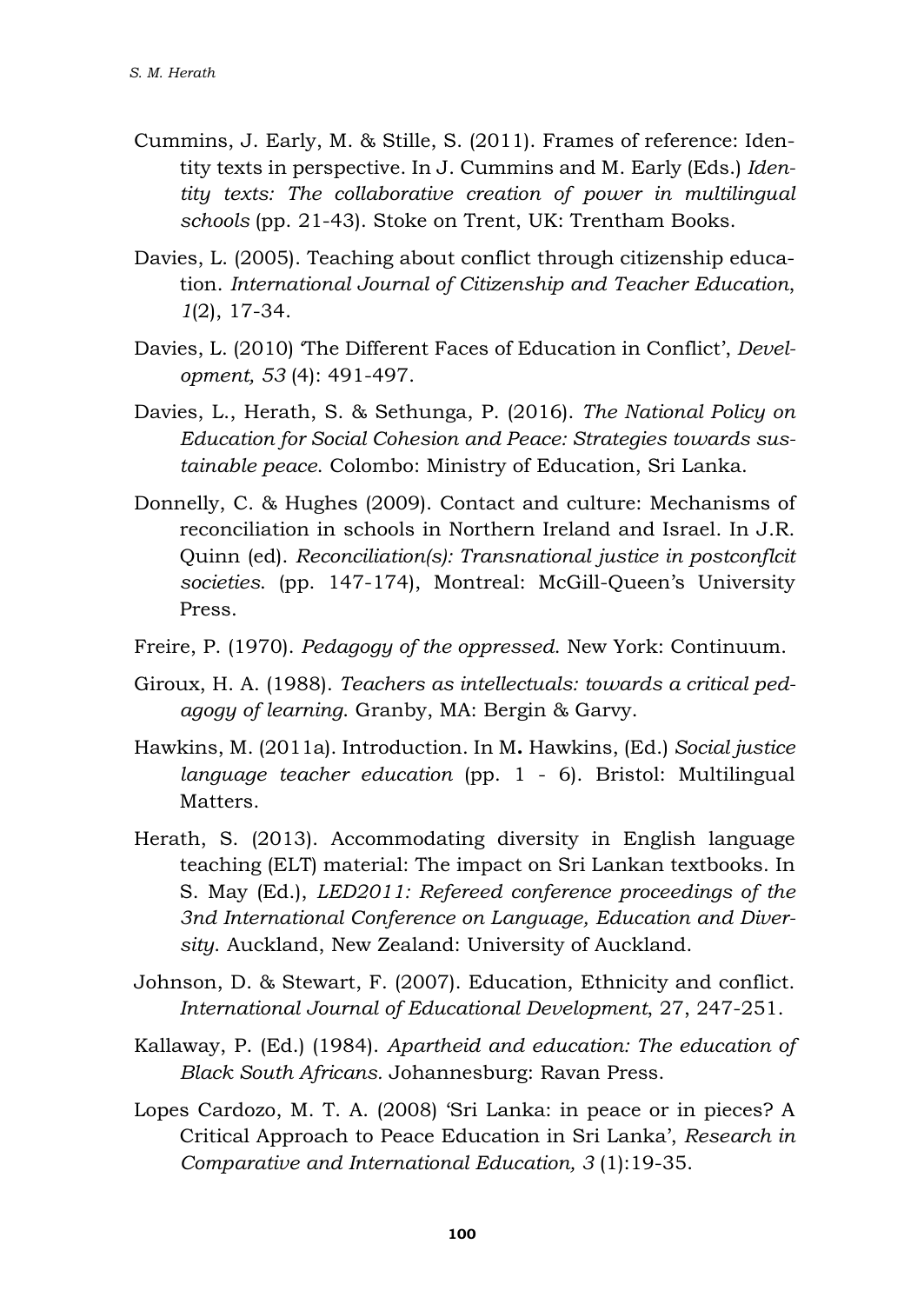Mason, J. (2005*). Qualitative researching*. London: Sage Publications.

- Ministry of Education (MoE) (2006) *Education Sector Development Framework a Programme*. Colombo: Planning and Performance Review Division, Isurupaya.
- Minow, M. (1998). *Between vengeance and forgiveness: Facing history after genocide and mass violence*. Boston: Beacon Press.
- National Education Commission (2003). *Proposals for a national policy framework on general education* Colombo: National Education Commission, Sri Lanka.
- Parmar, S., Roseman, S. M., Siegrist, S., & Sowa, T. (eds.) (2010). *Children and transitional justice: Truth telling accountability and reconciliation.* Cambridge, MA: Harvard University Press.
- Paulson, J. (ed.) (2011a). *Education and reconciliation: Exploring conflict and post-conflict situations*. London: Continuum International Publishing Group.
- Paulson, J. (ed.) (2011b). *Education conflict and development*. Oxford: Symposium Books Ltd.
- Paulson, J. (2011c). Introduction: Education and reconciliation. In J. Paulson (Ed.) *Education and reconciliation: Exploring conflict and post-conflict situations* (pp. 1-10). London: Continuum International Publishing Group.
- Paulson, J. (2011d). Reconciliation through educational reform? Recommendations and realities in Peru. In J. Paulson (Ed.) *Education and reconciliation: Exploring conflict and post-conflict situations* (pp. 126-150). London: Continuum International Publishing Group.
- Polkinghorne, D. (1988). *Narrative knowing and the human sciences*. Albany, NY: State University of New York Press.
- O'Malley, B. (2010). *Education under attack*. Paris: UNESCO.
- Sampson, S. (2003). From reconciliation to coexistence, *Public Culture*, 15(1), 181-186.
- Shah, R. (2012). Goodbye conflict, hello development? Curriculum reform in Timor-Leste. *International Journal of Educational Development*, 32, 31-38.